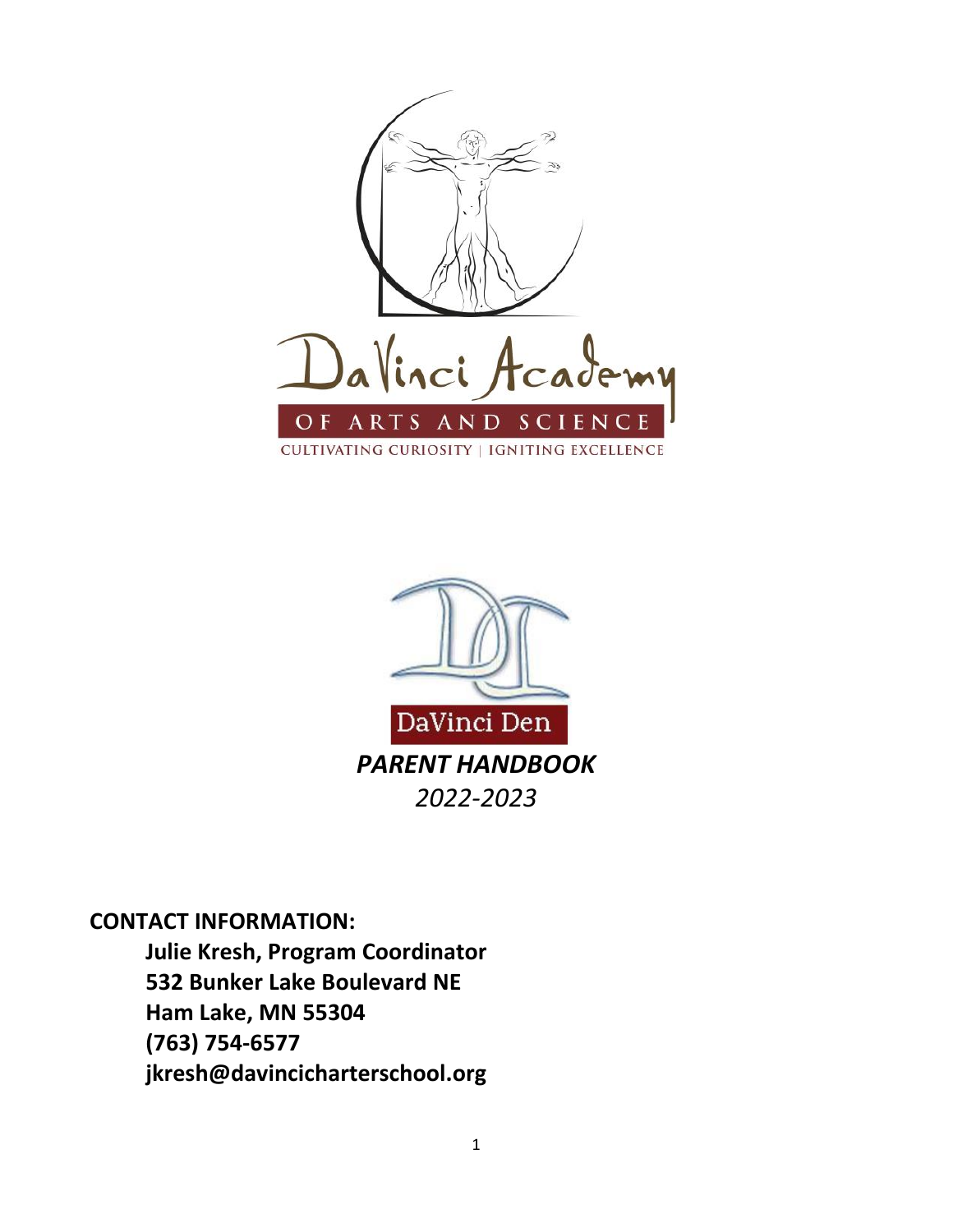# **The DaVinci Den**

The purpose of the DaVinci Den is to offer DaVinci Academy families a high-quality after-school care program. The program is a parent convenience during the DaVinci Academy academic calendar year. To best meet the needs of DaVinci Academy families, the policies and procedures in this handbook must be followed.

### **What is provided during the DaVinci Den?**

- A variety of toys, games, and puzzles
- Character development through team activities
- Homework/academic assistance
- Open gym and game play
- Hands on activities, such as arts and crafts
- Outside time
- Snack
- Other opportunities and activities not otherwise stated

#### **Staff**

There will be a minimum of two staff members present each day with a staff ratio of 15 students to one staff member. Additional staff members will be available if numbers exceed that ratio.

#### **Program Hours and Pickup Procedures**

• DaVinci Den program hours are: 3:00 p.m. – 6:00 p.m.

Students can be picked up anytime during our operating hours. If you have made arrangements for another person to pick up your child, you will need to notify the Program Coordinator in advance. We will not let students go with another adult unless we have confirmation from the legal parent/guardian. When picking up your children, you will enter the school through the front office, and check your children out with DaVinci Den staff. You will also show your ID to the DaVinci Den staff until they get to know you.

The program cleans up at 5:45 p.m. and closes promptly at 6:00 p.m. If you have not picked up your child by 6:30 p.m. *without notifying the DaVinci Den staff*, the staff will report the incident to Social Services and contact the Anoka County Sheriff's Office.

#### • **Late Pick Up Consequences (after 6pm)**

- o 1st late pick up: \$1.00 per minute late fee and warning
- $\circ$  2nd late pick up: \$1.00 per minute late fee and warning
- o 3rd late pick up: Suspension from the DaVinci Den program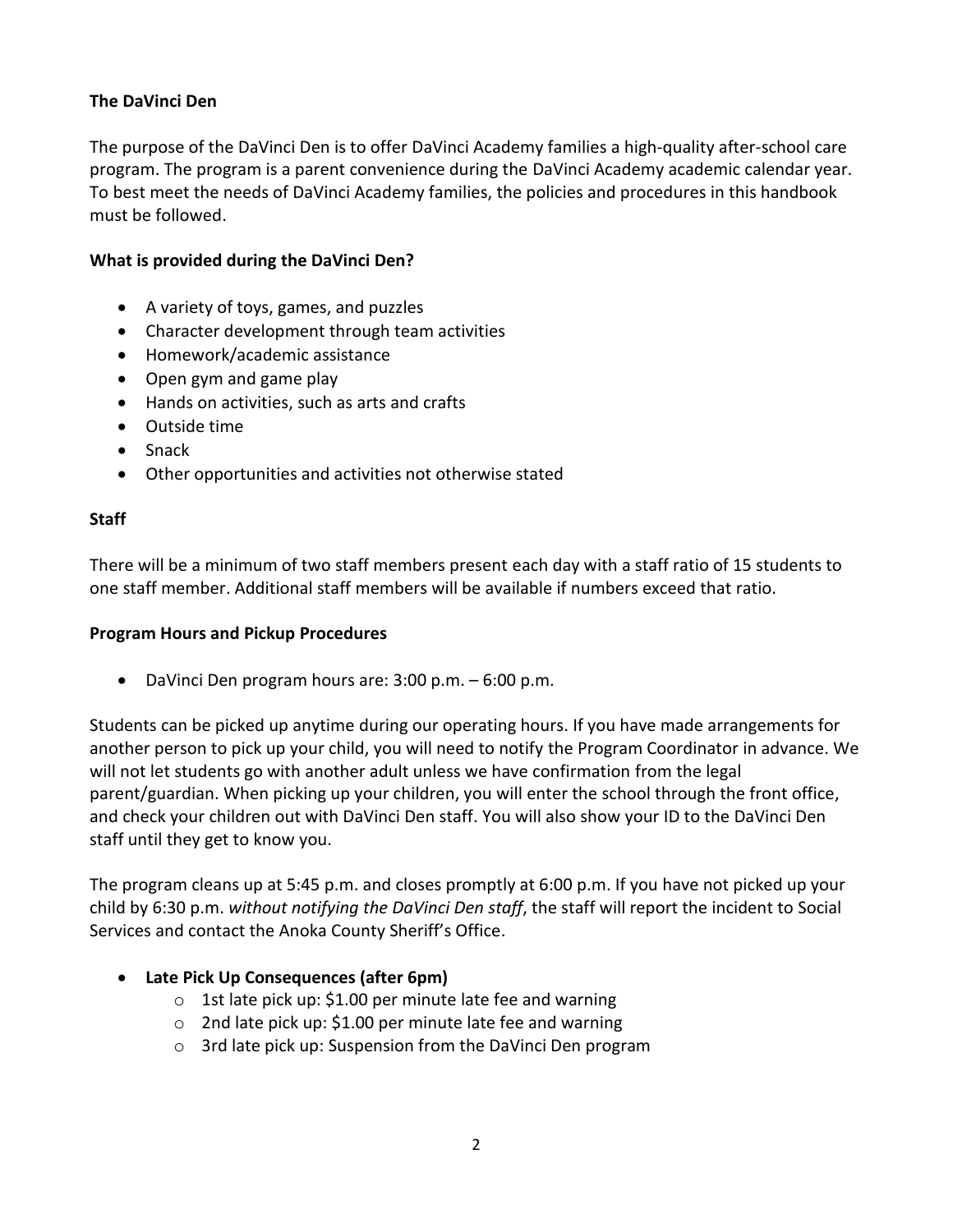# **DaVinci Den Rates and Payment Procedures**

- \$15.00 per child, per school day
- If your child is enrolled in an extracurricular activity after school, and will attend the DaVinci Den as well, the rate will be reduced to \$10.00 per day for that child and for those specific days only.
- Statements will be made available for families through Silent Dismissal, and payments are due to the DaVinci Den Program Coordinator by 6:00 p.m. on the first Friday of the month, unless other arrangements are made through the Program Coordinator.

# **Registration**

Enrollment is open for K-6 DaVinci Academy students only. The annual registration fee is \$20.00 per student, with a cap of \$40.00 per family. Registration for the following school year occurs in March.

Parents will submit their plans for next month's DaVinci Den program enrollment and school release day care between the 15<sup>th</sup> and the 20<sup>th</sup> of the current month. For example, parents/guardians would submit plans for June between May 15<sup>th</sup> and May 20<sup>th</sup>. A statement will be generated over the next few business days. These plans will serve as a contract, which is what parents/guardians will be billed for.

*There will be no refunds for days in which school is cancelled/out early or if a student is out sick, on vacation, etc.*

# **Admission to the DaVinci Den Program At 3:30 p.m.**

What happens at 3:30 p.m. if a student has not been picked up from school?

• By 3:30 p.m., the parent/guardian will be called and students who have not yet been picked up from school will be added to DaVinci Den and families will be charged \$20.00 per student.

#### *Why is there a fee?*

The DaVinci Den is a convenience that provides families after-school care for those who pay for it, and space is limited. It is the responsibility of the parent/guardian to be on time or make other arrangements for their child after school.

# *Why are students automatically admitted?*

We understand that sometimes things come up during daily events that can result in a late pickup. We want DaVinci Academy families to feel safe and confident that their children are being cared for.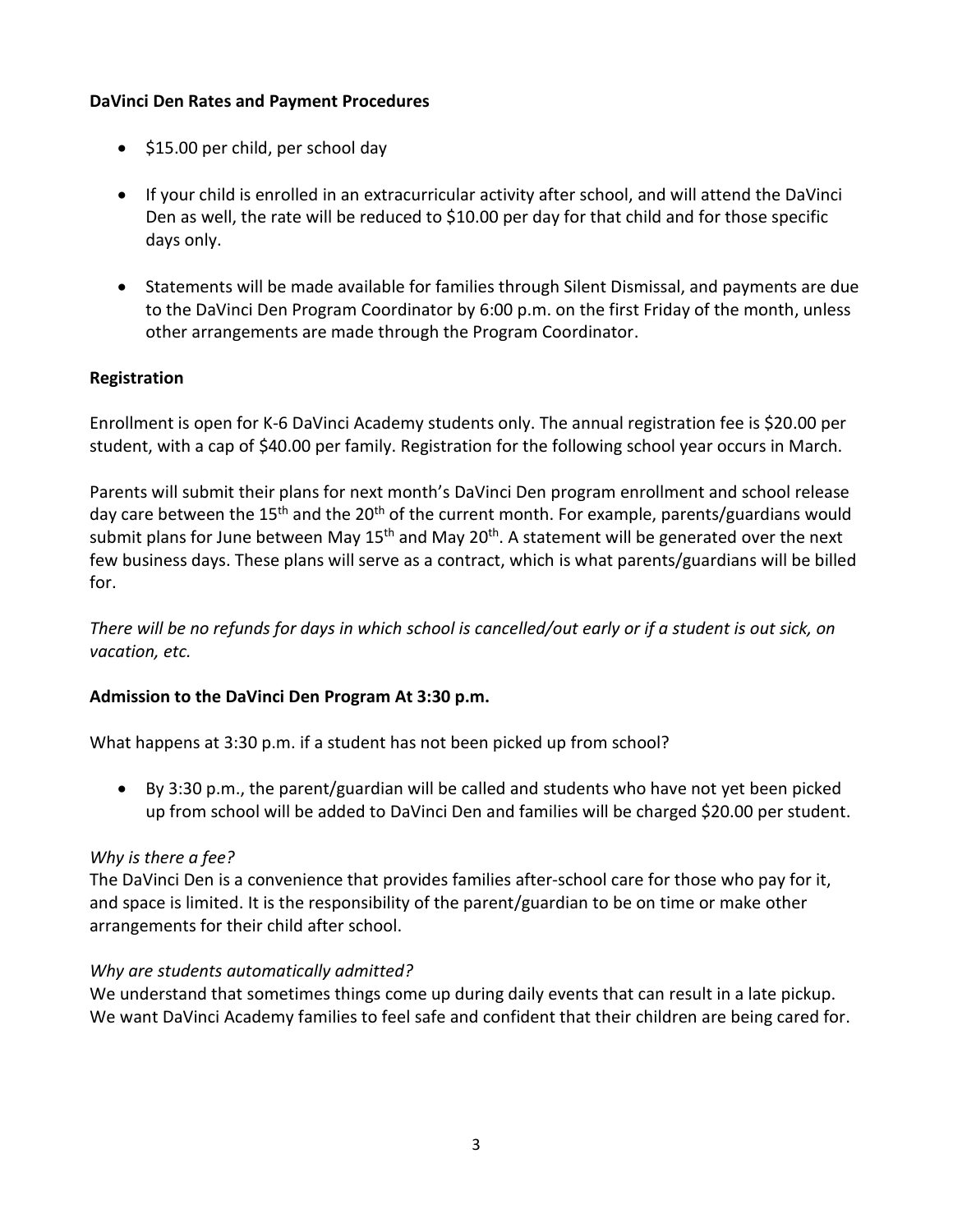### **Student Behavior Management Procedures**

Expectations for student behavior during the DaVinci Den program follow the same behavior expectations as during the school day. If a student discipline referral is written for unacceptable behaviors/offenses, consequences will be provided for the student. For repeated offenses, DaVinci Den will follow a three strikes guideline (unless the offense is egregious), ultimately jeopardizing the student's place within the program. Each incident will be dealt with individually and all circumstances and consequences may vary.

# **Weather Related Closings**

- There will be no refunds for days in which school is cancelled/out early or if a student is out sick, on vacation, etc.
- In the event that school is dismissed early due to severe weather, the DaVinci Den will not be open. Please make arrangements with your children and let them know the plan for getting home.
- In the event that school is cancelled for the entire day, the DaVinci Den will not be open. Please make other child care arrangements.

### **Dress Code**

DaVinci Academy dress code is required during the after-school program. Please have athletic shoes and dress for the weather. We plan to be outside as often as possible. Please pack sunscreen during warm weather and boots, etc. for snow.

# **Allergies/Medical Emergencies/Illness**

Parents/guardians will be notified and asked to pick up their child in the case the child becomes ill. If your child receives a minor injury during activities, he or she will be given first aid and parents/guardians will be notified at time of pick up. In the event that there is a medical emergency, staff will take normal first aid procedures, contact emergency personnel, and contact the child's parent or guardian. If your child has special care needs, please provide a written care plan to the Program Coordinator.

#### **Prescription Medication**

When a child requires medication during activity hours, employees will administer the medication only if written instructions and authorization is given through the school nurse. All prescriptions must be current and prescribed specifically to the child in the original containers and paperwork completed with the school nurse.